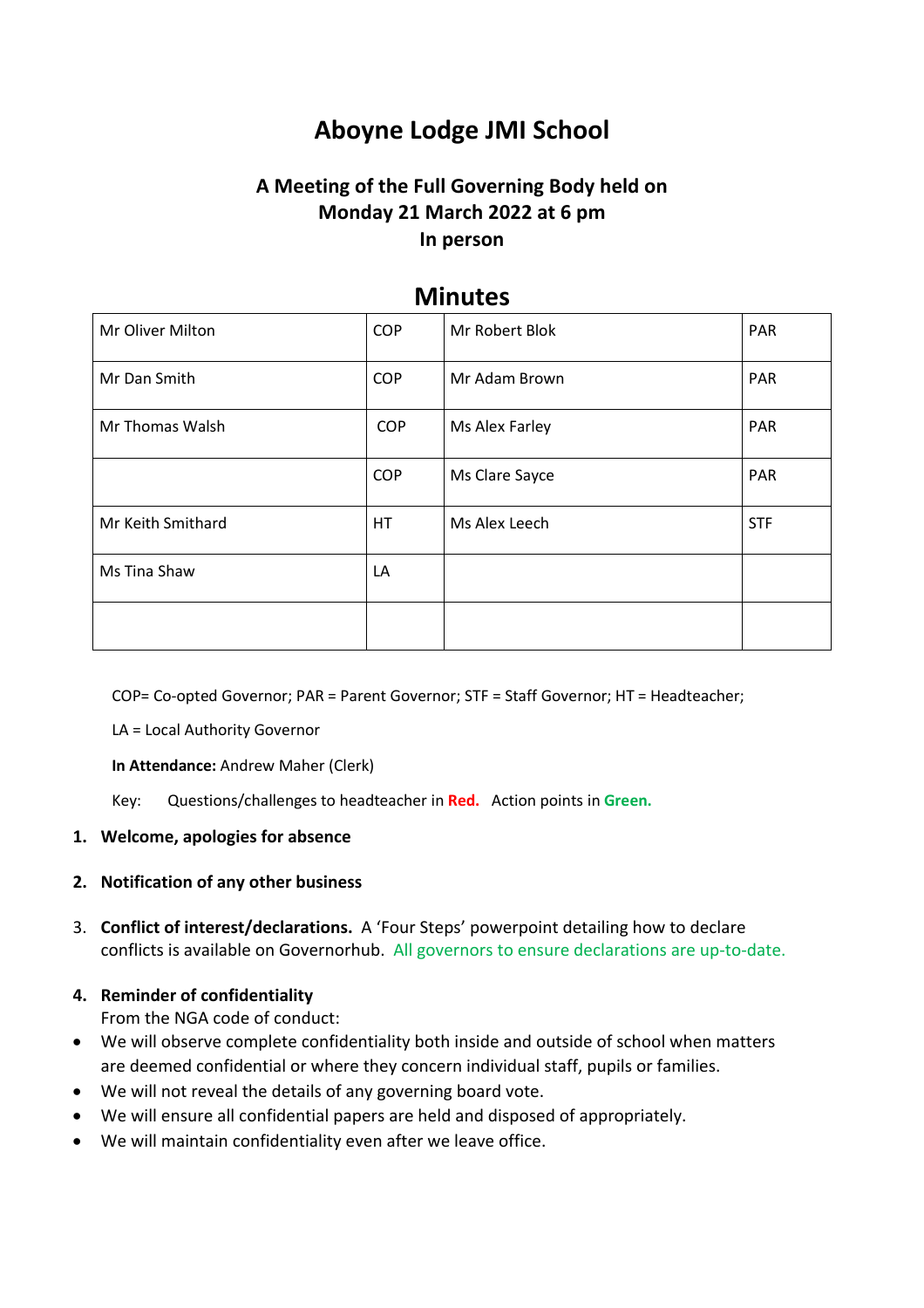### **5. Minutes of the last meeting and matters arising**

Minutes of the last meeting agreed as a true record Correction to previous minutes: OM not RB to follow up on Normandy Road options Governor impact (item 8) covers visits and in-house training. New parent governor agreed to organise the staff survey Committee membership and roles to be confirmed: see item 8 Complaints have been added to HT report and discussed in future FGB meetings New school website now in operation. Documents available conform with statutory requirements

#### **6. Headteacher's report**

Discussion of the Headteacher's report covered the following: Nursery closure/staff restructure Premises update Updates on SDP Disadvantaged children Admissions/attendance; complaints Discipline/exclusions Feedback on pupil progress meetings Feedback on HIP visit

Questions: Learning Hubs discussion – where are funds coming from? Hubs are centrally funded – there is no cost to the school.

How is the new phonics curriculum implemented? Training programme has been developed and implemented by the phonics lead. We are looking for more support from the English Hub and hoping to be a partner school. Monitoring is in place. More books for the programme will have to be purchased so that the children access to books to read at home that match the scheme.

What about curriculum updates in core subjects? Whole school training, leading to development of a Mastery programme is taking place. In other subjects, curriculum updates are in process. History is an example. Some teachers have adopted the revised curriculum, others need encouragement. Vocabulary is identified as an area to develop by most subject leads. While the school aims to provide a broad and balanced curriculum, in the past, some subjects have been squeezed – French and Governor visit for French discussed.

Is there co-ordination between subjects for example in vocabulary and literacy? In process of development. The curriculum is now better sequenced and balanced with one of the next steps being to make clear links between subject areas, especially through understanding of vocabulary in different contexts.

Discussion in difference in progress and attainment between year groups. Gaps in attainment being addressed following Covid, lockdowns and absence due to illness. In general, home support for certain groups of pupils was less effective than with others. Herts catchup materials have been bought. In place only for the last ½ term so too early to assess their effectiveness.

Is the restructure an opportunity to address TA support? That's the plan. Where teachers are part-time with a year group, we intend to allocate a TA across the week, so some level of consistency can be maintained.

HIP visit – Development points: How to develop Children's interest; Adoption of Read, Write, Inc as the phonics preferred system for the school; Quality of Teaching and & Learning.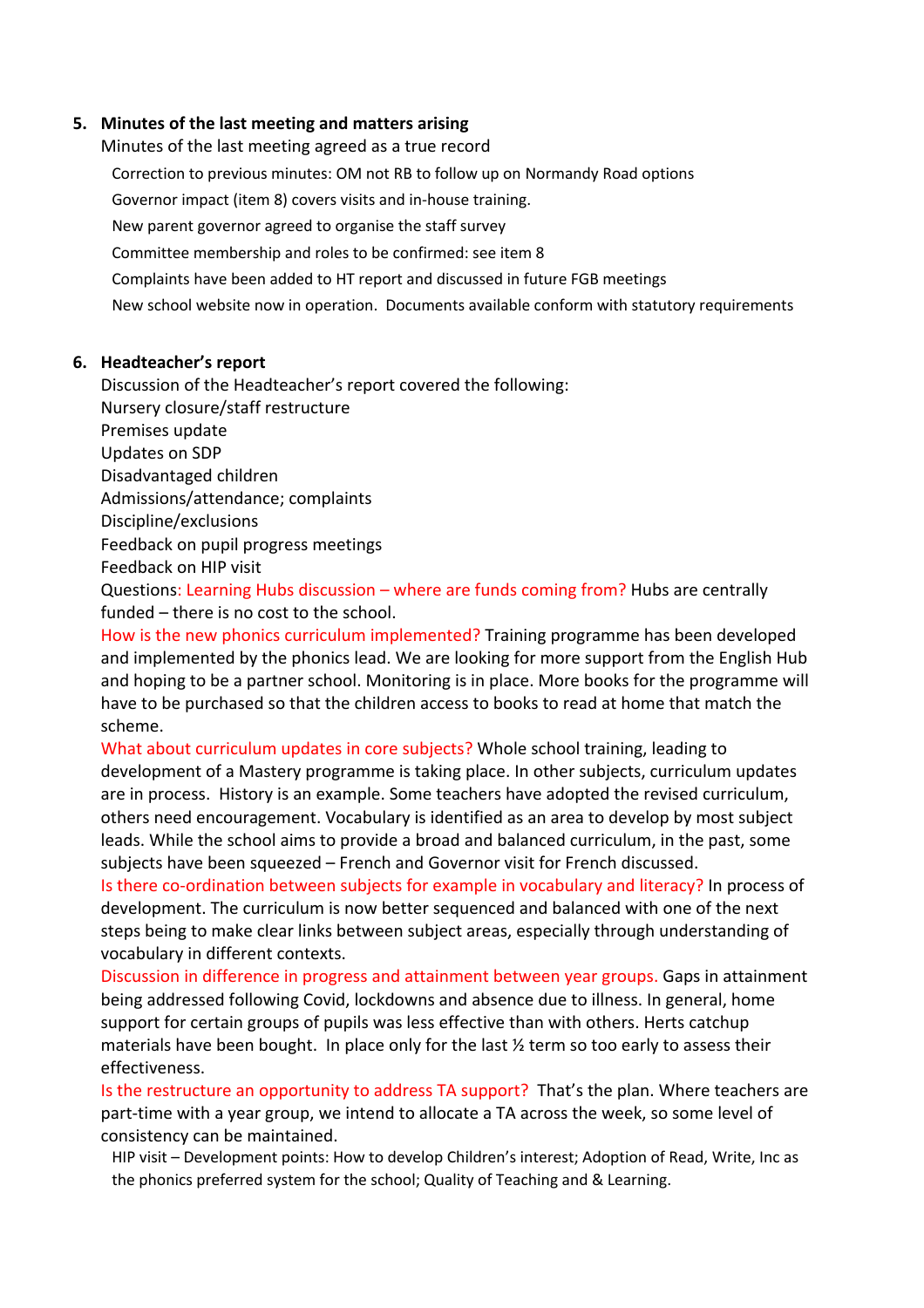#### What is the process for Maths development?

School is working towards a system, using The DfE document "Ready to Progress" Maths leads in KS1 and KS2 have experimented with several schemes and are erring towards 'White Rose" as the best for the school.

The suggestion of the report is that pupils are not challenged in maths lessons. Is maths too easy? Different classes had different outcomes. There is a recognition that consistency across the board must be achieved.

Use of the nursery/reception as a polling station discussed.

Is the use of school premises for polling a statutory requirement?

#### *The Returning Officer's legal right to use schools during the election*

*Rule 20 of the Local Election Rules gives the returning officer the legal right to use school rooms, free of charge, for the polling stations and for election counts.*

*The law applies to all schools funded by public money; including foundation schools and academies. Nothing in the coronavirus legislation changes this position.*

#### **7. Safeguarding update**

Review of procedures and audits takes place.

- 'safeguarding report to FGB' (shared with Dec FGB papers but not discussed in any detail)

- annual safeguarding practice audit report (Nov '21, not previously shared, is the detail behind summary report/actions)

- annual report to GB on safeguarding (also Nov '21, also not previously shared, gives an overview of cases)

- actions required in December safeguarding report (mainly training & awareness-raising):

- all staff need to sign to confirm their safeguarding training

- staff induction handbook to be put in place

- leaflet for visitors with safeguarding information required
- check if any pupils are Young Carers

- 'Information Sharing 'and 'What to do if you are worried about a child 'paperwork to be placed in the staff room.

- Head to renew his Safer Recruitment training
- Head to check whether staff have undergone Steps training
- Head to contact NSPCC re 'Speak Out Stay Safe 'assembly and workshops
- Childline posters to be placed around the school for children to use if necessary.

#### What progress on actions?

Staff handbook now completed and issued to staff.

Staff have read and understood "Keeping Children Safe in Education"

Management safer recruitment training has been completed

Visitors leaflet is available in the school office and issued to all who visit the school.

Steps training has not been not done. Alternatives such as early behaviour intervention used instead.

School uses CPOMS (safeguarding software) but is thinking of changing this? CPOMS is being kept and is working. Safeguarding issues may go back to paper reports. There are no specific reports or